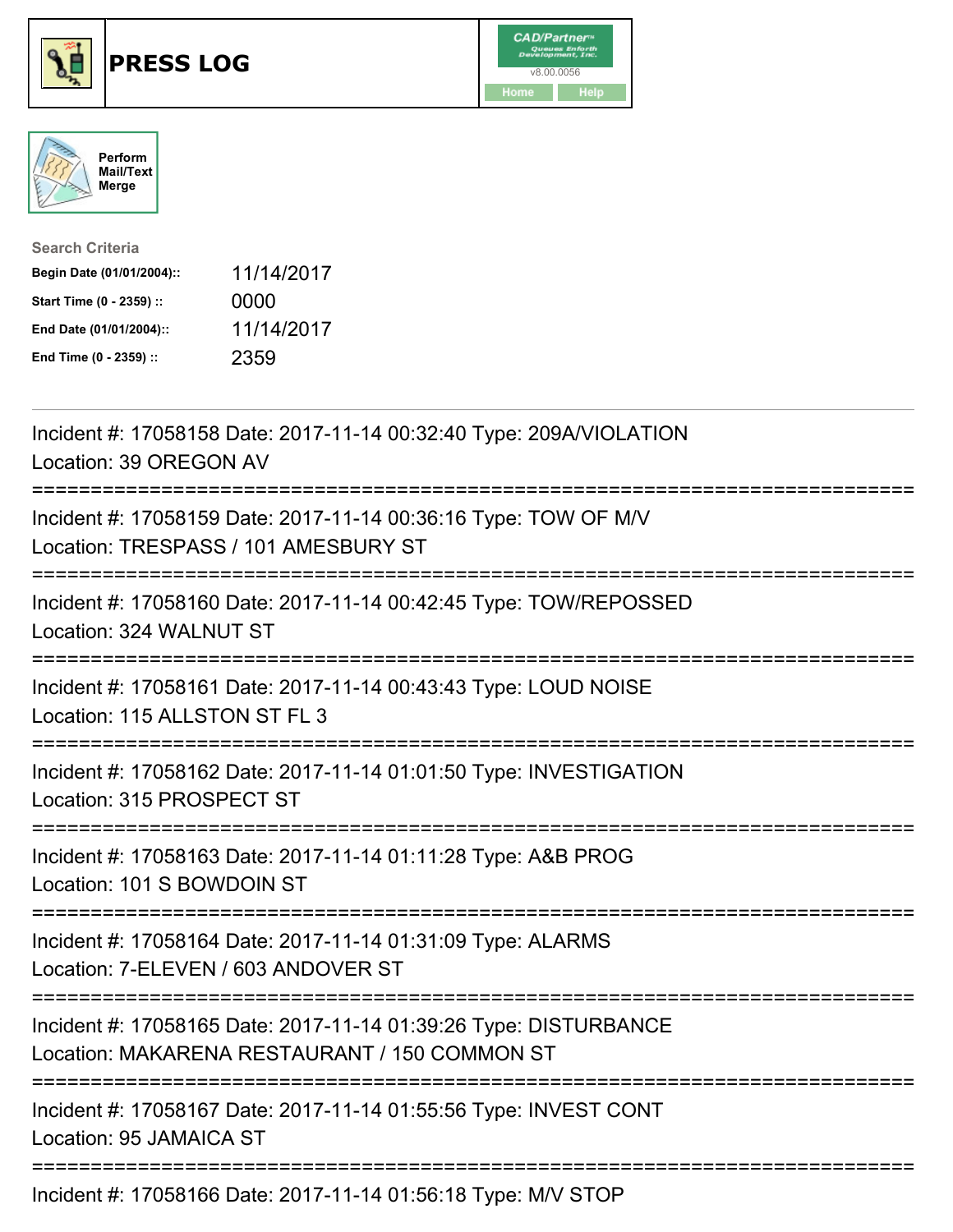Location: 147 MAY ST

| Incident #: 17058168 Date: 2017-11-14 02:02:45 Type: BUILDING CHK<br>Location: PRIMO'S LIQUORS / 450 HAVERHILL ST |
|-------------------------------------------------------------------------------------------------------------------|
| Incident #: 17058169 Date: 2017-11-14 02:04:20 Type: M/V STOP<br>Location: HAVERHILL ST & NEWBURY ST              |
| Incident #: 17058170 Date: 2017-11-14 02:28:16 Type: B&E/MV/PROG<br>Location: MCDONALDS / 599 ANDOVER ST          |
| Incident #: 17058171 Date: 2017-11-14 02:34:24 Type: M/V STOP<br>Location: MELVIN ST & WINTER ST                  |
| Incident #: 17058173 Date: 2017-11-14 02:45:48 Type: BUILDING CHK<br>Location: 576 HAVERHILL ST                   |
| Incident #: 17058172 Date: 2017-11-14 02:46:06 Type: M/V STOP<br>Location: BOYD ST & S BROADWAY                   |
| Incident #: 17058174 Date: 2017-11-14 02:47:49 Type: M/V STOP<br>Location: BEACON ST & BOURQUE ST                 |
| Incident #: 17058175 Date: 2017-11-14 02:51:16 Type: M/V STOP<br>Location: 48 WARWICK ST                          |
| Incident #: 17058176 Date: 2017-11-14 02:54:25 Type: M/V STOP<br>Location: 678 HAVERHILL ST                       |
| Incident #: 17058177 Date: 2017-11-14 02:55:14 Type: M/V STOP<br>Location: TREMONT ST & WEST ST                   |
| Incident #: 17058178 Date: 2017-11-14 02:58:10 Type: NOISE ORD<br>Location: 5 HAVERHILL ST FL 1                   |
| Incident #: 17058179 Date: 2017-11-14 02:58:46 Type: M/V STOP<br>Location: EASTON ST & S BROADWAY                 |
| Incident #: 17058180 Date: 2017-11-14 03:47:43 Type: M/V STOP<br>Location: ESSEX ST & JACKSON ST                  |
| Incident #: 17058181 Date: 2017-11-14 03:54:35 Type: M/V STOP                                                     |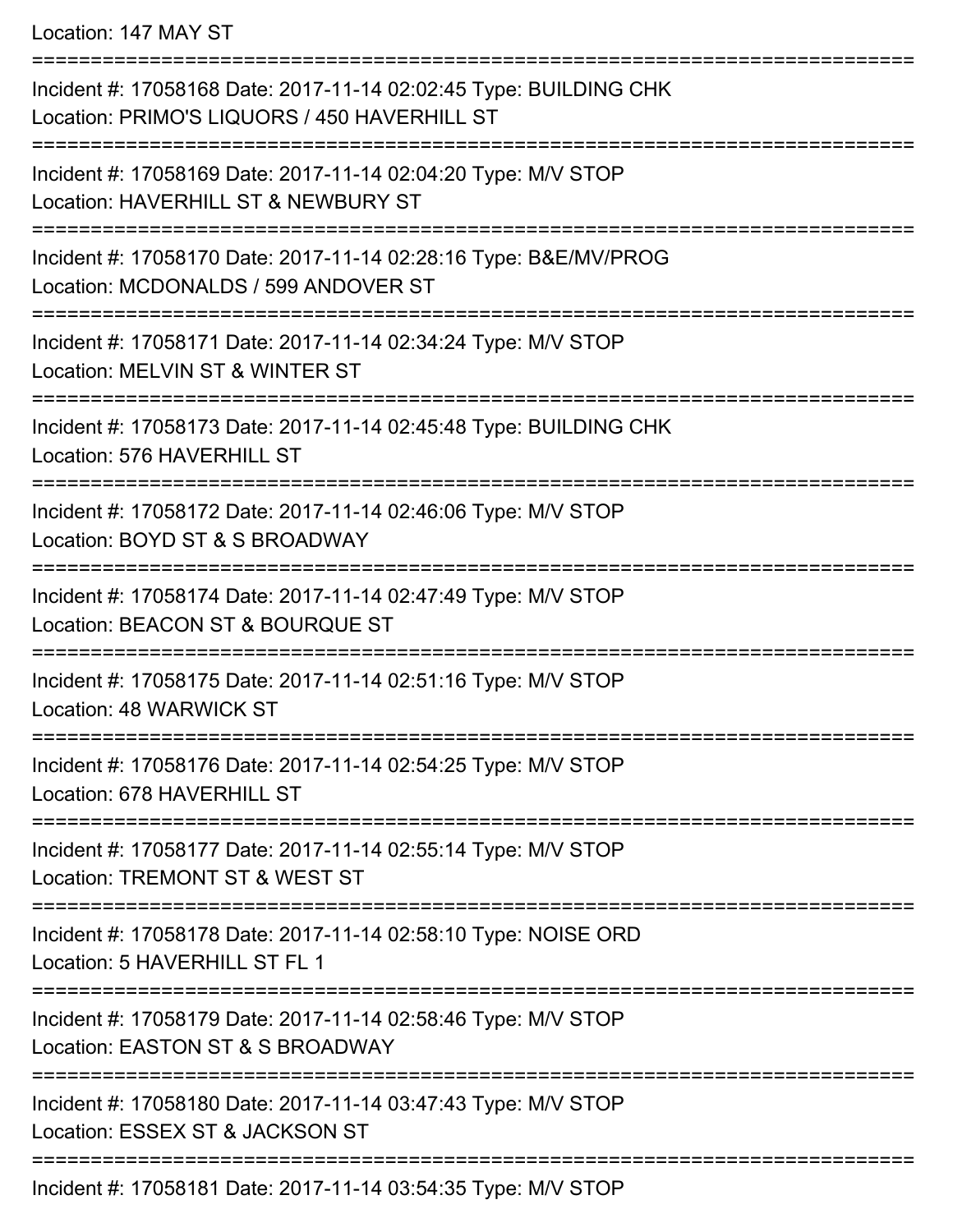| Incident #: 17058182 Date: 2017-11-14 04:03:40 Type: M/V STOP<br>Location: ANDOVER ST & BEACON ST                                   |
|-------------------------------------------------------------------------------------------------------------------------------------|
| Incident #: 17058183 Date: 2017-11-14 04:18:11 Type: TOW OF M/V<br>Location: 108 HAWTHORNE WAY                                      |
| Incident #: 17058184 Date: 2017-11-14 06:20:24 Type: ALARMS<br>Location: 530 BROADWAY                                               |
| Incident #: 17058185 Date: 2017-11-14 06:21:39 Type: CK WELL BEING<br>Location: 475 BROADWAY #5                                     |
| Incident #: 17058186 Date: 2017-11-14 06:55:20 Type: AUTO ACC/PI<br>Location: 142 OXFORD ST                                         |
| :================================<br>Incident #: 17058187 Date: 2017-11-14 06:55:56 Type: TRESPASSING<br>Location: 210 MERRIMACK ST |
| Incident #: 17058188 Date: 2017-11-14 06:57:21 Type: M/V STOP<br>Location: 205 BROADWAY                                             |
| Incident #: 17058189 Date: 2017-11-14 07:02:36 Type: PARK & WALK<br>Location: BROADWAY & HAVERHILL ST                               |
| Incident #: 17058190 Date: 2017-11-14 07:46:18 Type: TRESPASSING<br>Location: 141 AMESBURY ST                                       |
| Incident #: 17058191 Date: 2017-11-14 08:07:23 Type: STOL/MV/PAS<br>Location: 386 PROSPECT ST                                       |
| Incident #: 17058192 Date: 2017-11-14 08:23:08 Type: TOW OF M/V<br>Location: HOBSON ST & PEARL ST                                   |
| Incident #: 17058193 Date: 2017-11-14 08:26:56 Type: TOW/REPOSSED<br>Location: 21 DEBBIE LN                                         |
| Incident #: 17058194 Date: 2017-11-14 08:31:19 Type: E911 HANGUP<br>Location: 3 CONDUIT ST FL 1                                     |
| Incident #: 17058195 Date: 2017-11-14 08:36:15 Type: MEDIC SUPPORT                                                                  |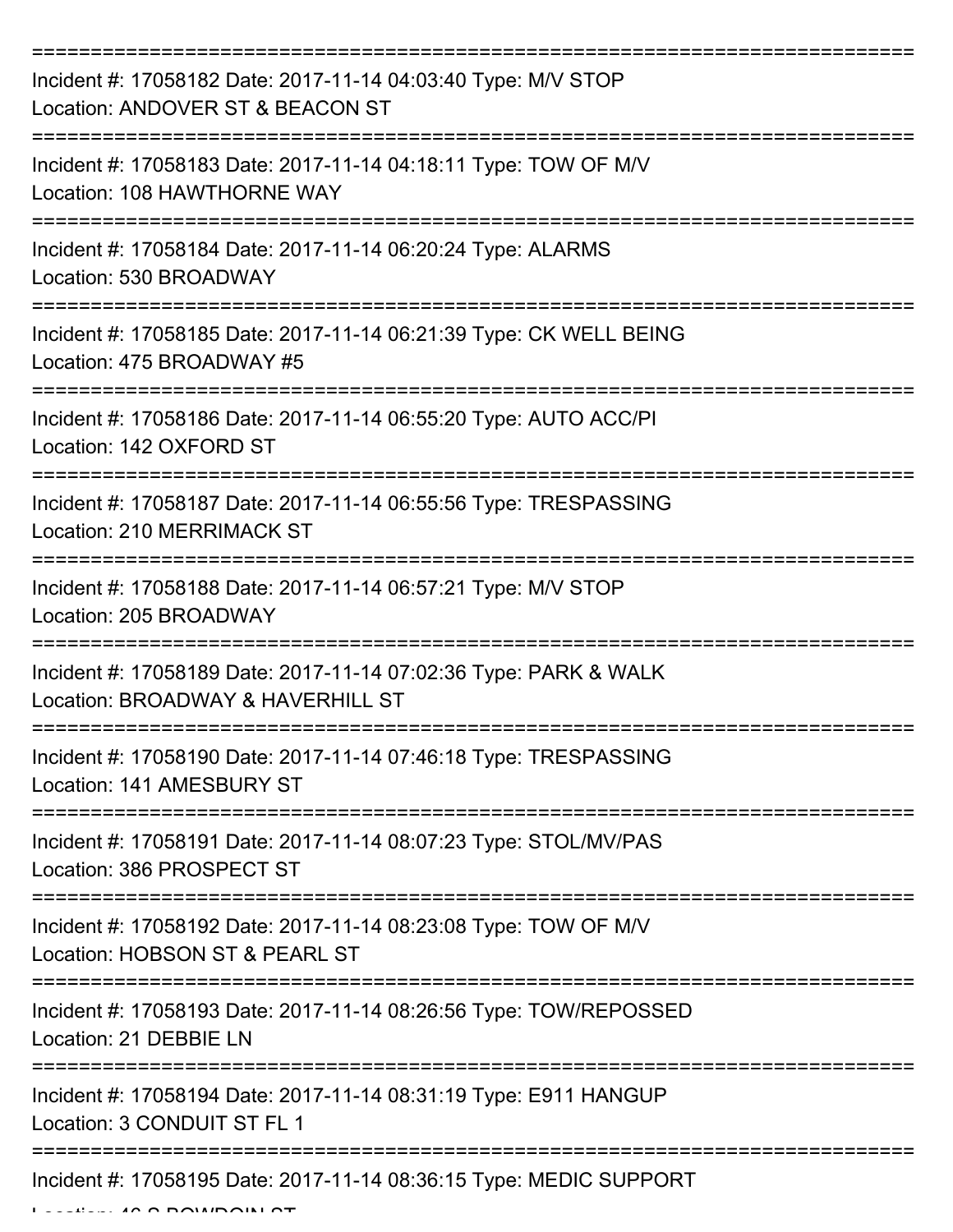| Incident #: 17058196 Date: 2017-11-14 08:56:41 Type: TOW OF M/V<br>Location: 45 NELSON ST                 |
|-----------------------------------------------------------------------------------------------------------|
| Incident #: 17058197 Date: 2017-11-14 09:00:41 Type: RECOV/STOL/MV<br>Location: 125 MAY ST                |
| Incident #: 17058198 Date: 2017-11-14 09:08:01 Type: TOW OF M/V<br>Location: COMMUNITY AV & PROVIDENCE ST |
| Incident #: 17058199 Date: 2017-11-14 09:11:56 Type: MV/BLOCKING<br>Location: 109 HAVERHILL ST            |
| Incident #: 17058200 Date: 2017-11-14 09:31:48 Type: M/V STOP<br>Location: METHUEN ST & MILL ST           |
| Incident #: 17058201 Date: 2017-11-14 09:46:41 Type: NOTIFICATION<br>Location: 153 FARNHAM ST             |
| Incident #: 17058202 Date: 2017-11-14 09:51:55 Type: M/V STOP<br>Location: AMES ST & HAVERHILL ST         |
| Incident #: 17058203 Date: 2017-11-14 09:53:45 Type: TOW OF M/V<br>Location: 99 ALLSTON ST                |
| Incident #: 17058204 Date: 2017-11-14 10:00:57 Type: PARK & WALK<br>Location: BRADFORD ST & BROADWAY      |
| Incident #: 17058205 Date: 2017-11-14 10:04:37 Type: PARK & WALK<br><b>Location: SOUTH COMMON</b>         |
| Incident #: 17058206 Date: 2017-11-14 10:09:28 Type: M/V STOP<br>Location: 501 LOWELL ST                  |
| Incident #: 17058207 Date: 2017-11-14 10:10:16 Type: 209A/VIOLATION<br>Location: 252 PROSPECT ST #1R      |
| Incident #: 17058208 Date: 2017-11-14 10:17:18 Type: INVESTIGATION<br>Location: 2 APPLETON ST             |
| Incident #: 17058209 Date: 2017-11-14 10:22:49 Type: EXTRA SURVEIL                                        |

Location: DDIMO'S LIOLIODS / 450 HAVEDHILL ST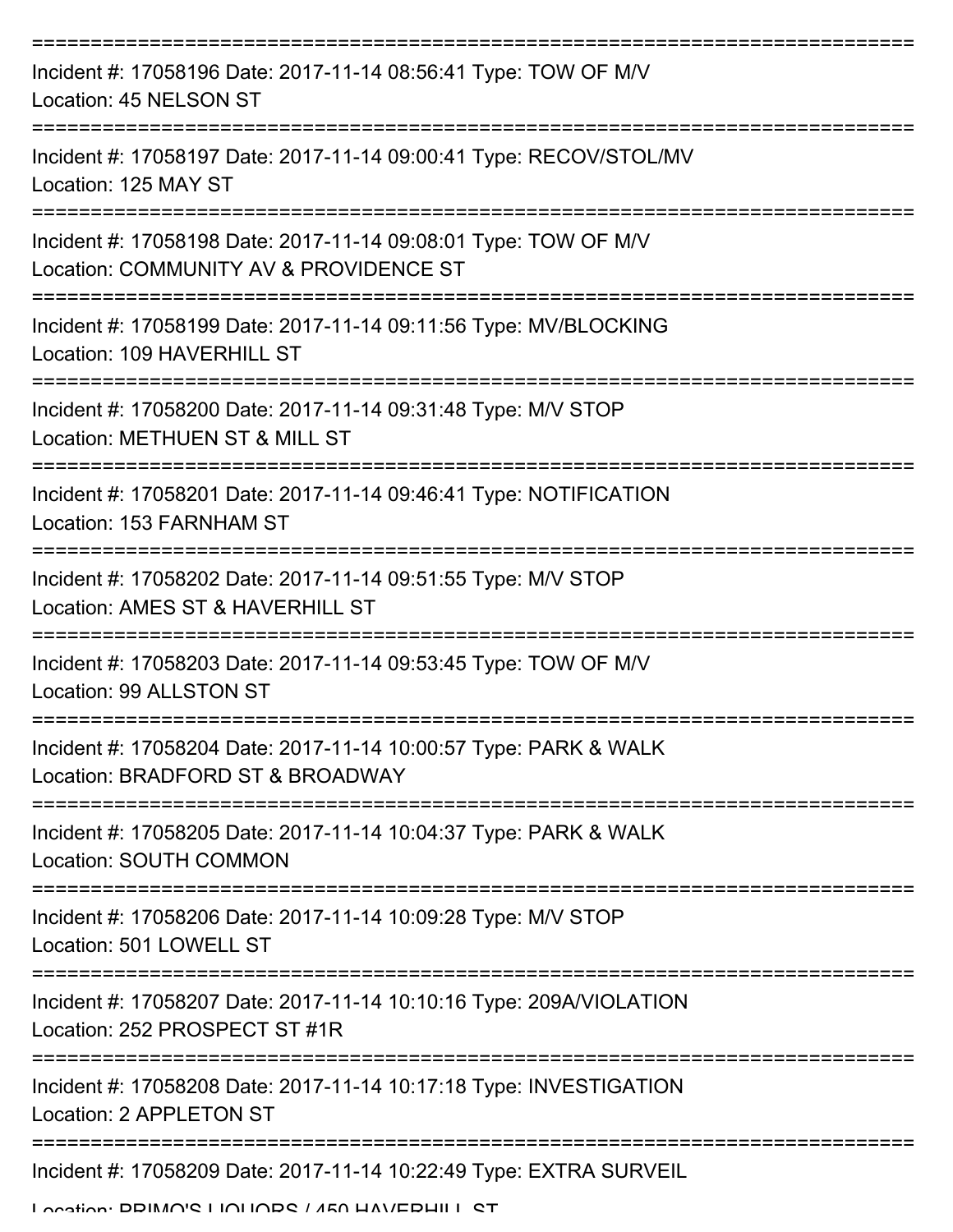| Incident #: 17058210 Date: 2017-11-14 10:27:10 Type: M/V STOP<br>Location: KINGSTON ST & S BROADWAY                              |
|----------------------------------------------------------------------------------------------------------------------------------|
| Incident #: 17058212 Date: 2017-11-14 10:28:55 Type: EXTRA SURVEIL<br>Location: 322 AMES ST                                      |
| Incident #: 17058211 Date: 2017-11-14 10:28:55 Type: AUTO ACC/NO PI<br>Location: 82 KNOX ST                                      |
| Incident #: 17058213 Date: 2017-11-14 10:33:43 Type: AUTO ACC/NO PI<br>Location: ESSEX ST & JACKSON ST                           |
| Incident #: 17058218 Date: 2017-11-14 10:46:27 Type: TOW/REC/STOL<br>Location: 20 CHAMPLAIN AV                                   |
| Incident #: 17058215 Date: 2017-11-14 10:53:22 Type: SUS PERS/MV<br>Location: 47 KENDALL ST                                      |
| Incident #: 17058214 Date: 2017-11-14 10:54:35 Type: TOW OF M/V<br>Location: 32 LAWRENCE ST                                      |
| Incident #: 17058216 Date: 2017-11-14 11:08:59 Type: TOW OF M/V<br>Location: 124 HAVERHILL ST                                    |
| Incident #: 17058217 Date: 2017-11-14 11:12:26 Type: AUTO ACC/NO PI<br>Location: MEDFORD ST & OXFORD ST                          |
| -----------<br>Incident #: 17058219 Date: 2017-11-14 11:17:46 Type: ALARM/BURG<br>Location: RESD; SONIA FLORES / 86 LEXINGTON ST |
| Incident #: 17058220 Date: 2017-11-14 11:20:42 Type: TOW OF M/V<br>Location: 480 HIGH ST                                         |
| Incident #: 17058221 Date: 2017-11-14 11:37:10 Type: M/V STOP<br>Location: AMESBURY ST & METHUEN ST                              |
| Incident #: 17058222 Date: 2017-11-14 11:38:06 Type: LIC PLATE STO<br>Location: 439 S UNION ST                                   |
| Incident #: 17058223 Date: 2017-11-14 11:45:50 Type: M/V STOP<br>Location: 273 HAVERHILL ST                                      |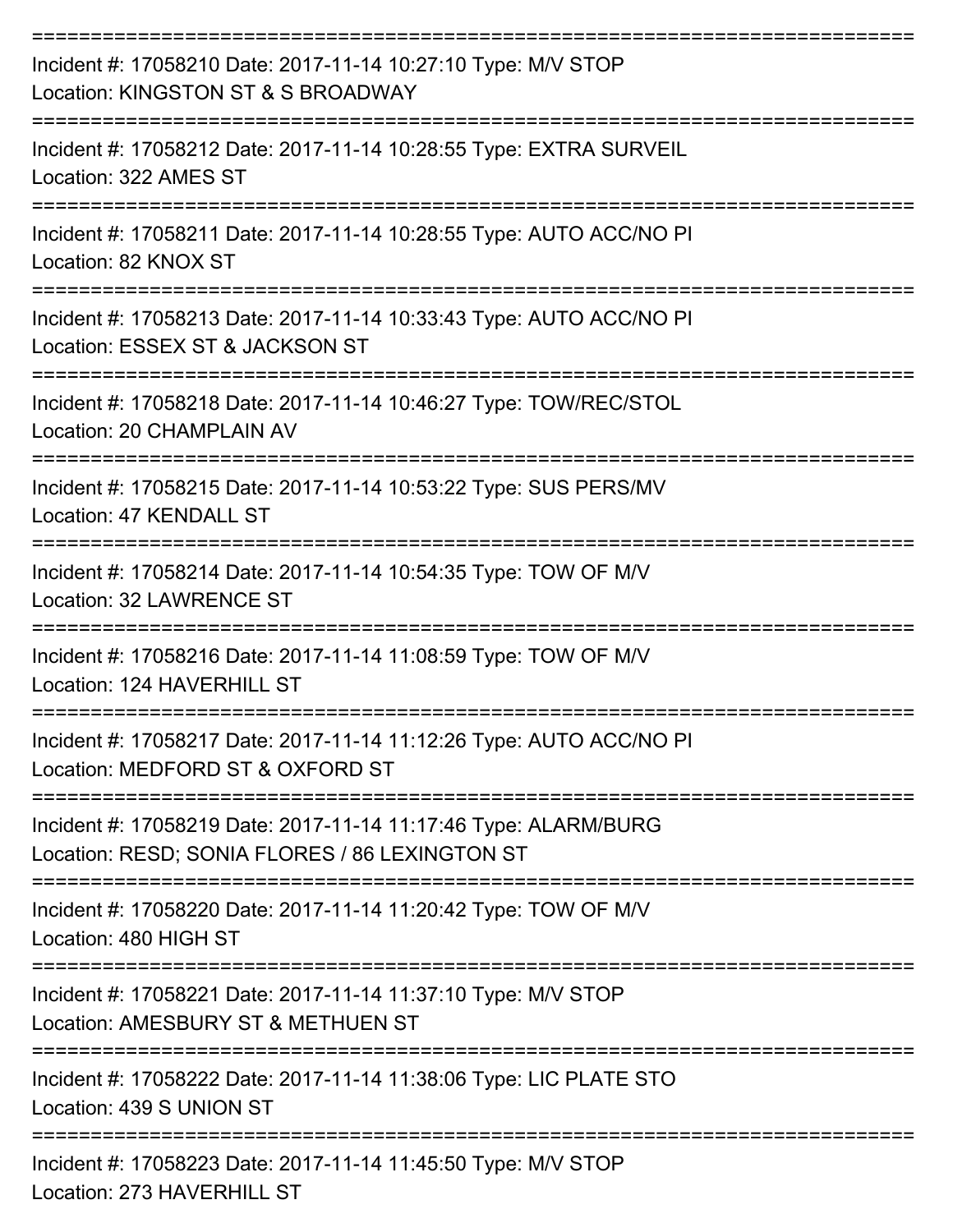| Incident #: 17058227 Date: 2017-11-14 11:48:27 Type: INVESTIGATION<br>Location: 484 HAVERHILL ST                                                       |
|--------------------------------------------------------------------------------------------------------------------------------------------------------|
| Incident #: 17058224 Date: 2017-11-14 11:49:04 Type: M/V STOP<br>Location: 234 BROADWAY                                                                |
| Incident #: 17058225 Date: 2017-11-14 11:51:25 Type: M/V STOP<br>Location: 205 BROADWAY<br>===================================<br>-------------------- |
| Incident #: 17058226 Date: 2017-11-14 11:56:01 Type: M/V STOP<br>Location: 188 BROADWAY                                                                |
| Incident #: 17058228 Date: 2017-11-14 12:03:32 Type: M/V STOP<br>Location: BROADWAY & HAVERHILL ST<br>================================                 |
| Incident #: 17058229 Date: 2017-11-14 12:04:18 Type: SUS PERS/MV<br>Location: ERVING AV & SARATOGA ST                                                  |
| Incident #: 17058230 Date: 2017-11-14 12:15:23 Type: LOST PROPERTY<br><b>Location: ANDOVER ST</b>                                                      |
| Incident #: 17058231 Date: 2017-11-14 12:22:38 Type: M/V STOP<br>Location: ANDOVER ST & S UNION ST                                                     |
| Incident #: 17058232 Date: 2017-11-14 12:28:29 Type: AUTO ACC/NO PI<br>Location: 348 LOWELL ST                                                         |
| Incident #: 17058233 Date: 2017-11-14 12:32:15 Type: TOW OF M/V<br>Location: 65 BUNKERHILL ST                                                          |
| Incident #: 17058234 Date: 2017-11-14 12:33:55 Type: TOW OF M/V<br>Location: 68 BUNKERHILL ST<br>------------------------------------                  |
| Incident #: 17058235 Date: 2017-11-14 12:34:30 Type: ALARM/BURG<br>Location: 35 FOSTER ST                                                              |
| Incident #: 17058236 Date: 2017-11-14 12:38:56 Type: ALARM/BURG<br>Location: RESD; VARIAN MCCELLON / 54 KING ST                                        |
| Incident #: 17058237 Date: 2017-11-14 12:46:42 Type: ALARM/BURG<br>Location: 25 SALEM ST                                                               |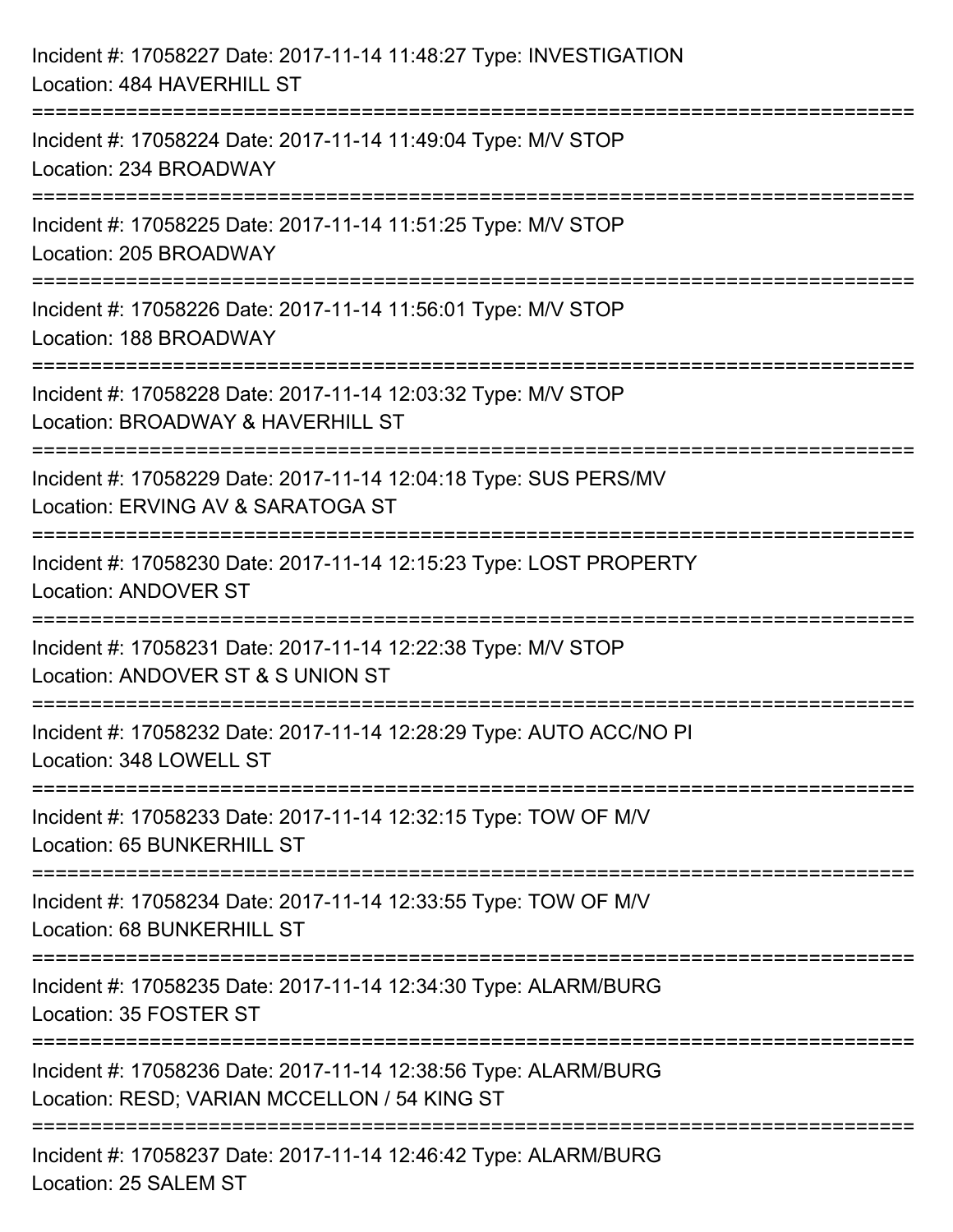| Incident #: 17058238 Date: 2017-11-14 12:53:27 Type: TOW OF M/V<br>Location: SARATOGA ST & SARATOGA TER                                                                  |
|--------------------------------------------------------------------------------------------------------------------------------------------------------------------------|
| Incident #: 17058239 Date: 2017-11-14 12:55:57 Type: SUS PERS/MV<br>Location: 60 NEWBURY ST                                                                              |
| Incident #: 17058240 Date: 2017-11-14 12:57:34 Type: M/V STOP<br>Location: 241 HAMPSHIRE ST<br>:================================                                         |
| Incident #: 17058241 Date: 2017-11-14 13:06:01 Type: FRAUD<br>Location: 55 BERKELEY ST                                                                                   |
| Incident #: 17058243 Date: 2017-11-14 13:14:55 Type: LOST PROPERTY<br>Location: ARLINGTON ST & WILLOW ST                                                                 |
| Incident #: 17058242 Date: 2017-11-14 13:31:58 Type: SUS PERS/MV<br>Location: LAWRENCE ST & PARK ST<br>:=========================<br>----------------------------------- |
| Incident #: 17058244 Date: 2017-11-14 13:34:41 Type: M/V STOP<br>Location: ANDOVER ST & S BROADWAY                                                                       |
| Incident #: 17058245 Date: 2017-11-14 13:35:36 Type: HARASSMENT<br>Location: 140 WOODLAND ST #1                                                                          |
| Incident #: 17058246 Date: 2017-11-14 13:49:11 Type: THREATS<br>Location: WEATHERBEE SCHOOL / 75 NEWTON ST                                                               |
| Incident #: 17058248 Date: 2017-11-14 13:53:13 Type: ALARM/BURG<br>Location: TD BANK / 305 S BROADWAY                                                                    |
| Incident #: 17058249 Date: 2017-11-14 13:55:45 Type: ALARM/BURG<br>Location: 32 CRESTWOOD CIR                                                                            |
| Incident #: 17058250 Date: 2017-11-14 14:05:30 Type: TOW OF M/V<br>Location: 7 LEA ST                                                                                    |
| Incident #: 17058251 Date: 2017-11-14 14:26:53 Type: M/V STOP<br>Location: BROADWAY & LOWELL ST                                                                          |
| Incident #: 17058252 Date: 2017-11-14 14:39:00 Type: DRUG OVERDOSE<br>Location: FAMILY HEALTH CENTER / 700 ESSEX ST                                                      |

===========================================================================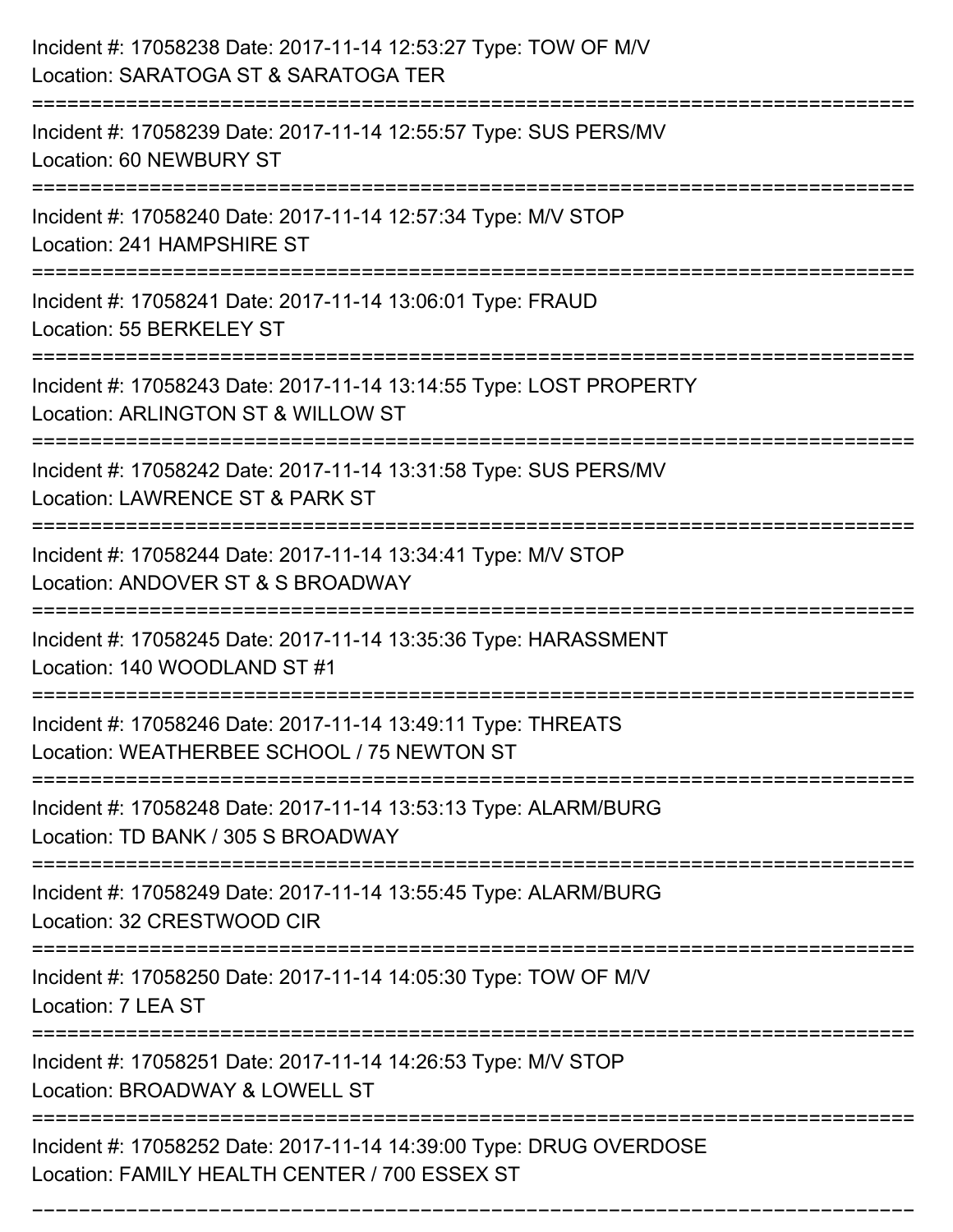| Incident #: 17058253 Date: 2017-11-14 14:44:08 Type: NEIGHBOR PROB<br>Location: 102 BAILEY ST         |
|-------------------------------------------------------------------------------------------------------|
| Incident #: 17058254 Date: 2017-11-14 14:51:40 Type: SUS PERS/MV<br>Location: BROADWAY & WATER ST     |
| Incident #: 17058255 Date: 2017-11-14 14:57:03 Type: STOLEN PROP<br>Location: 1 GENERAL ST            |
| Incident #: 17058256 Date: 2017-11-14 15:03:35 Type: MAN DOWN<br>Location: BURGER KING / 187 BROADWAY |
| Incident #: 17058257 Date: 2017-11-14 15:26:49 Type: MV/BLOCKING<br>Location: 16 PROSPECT CT          |
| Incident #: 17058258 Date: 2017-11-14 15:40:44 Type: CK WELL BEING<br>Location: 115 ANDOVER ST FL 2ND |
| Incident #: 17058259 Date: 2017-11-14 15:43:29 Type: DISTURBANCE<br>Location: 7 SUMMER ST             |
| Incident #: 17058260 Date: 2017-11-14 15:50:16 Type: DOMESTIC/PAST<br>Location: 166 PARK ST           |
| Incident #: 17058261 Date: 2017-11-14 15:52:51 Type: SUS PERS/MV<br>Location: 511 MERRIMACK ST        |
| Incident #: 17058262 Date: 2017-11-14 15:58:55 Type: M/V STOP<br>Location: MELVIN ST & OXFORD ST      |
| Incident #: 17058263 Date: 2017-11-14 16:02:28 Type: 209A/SERVE<br>Location: 65 BEACON ST             |
| Incident #: 17058264 Date: 2017-11-14 16:05:04 Type: MISSING PERS<br>Location: 70 N PARISH RD         |
| Incident #: 17058265 Date: 2017-11-14 16:09:52 Type: DISTURBANCE<br>Location: MCDONALDS / 50 BROADWAY |
| Incident #: 17058266 Date: 2017-11-14 16:14:03 Type: 209A/SERVE<br>Location: 192 OSGOOD ST            |
|                                                                                                       |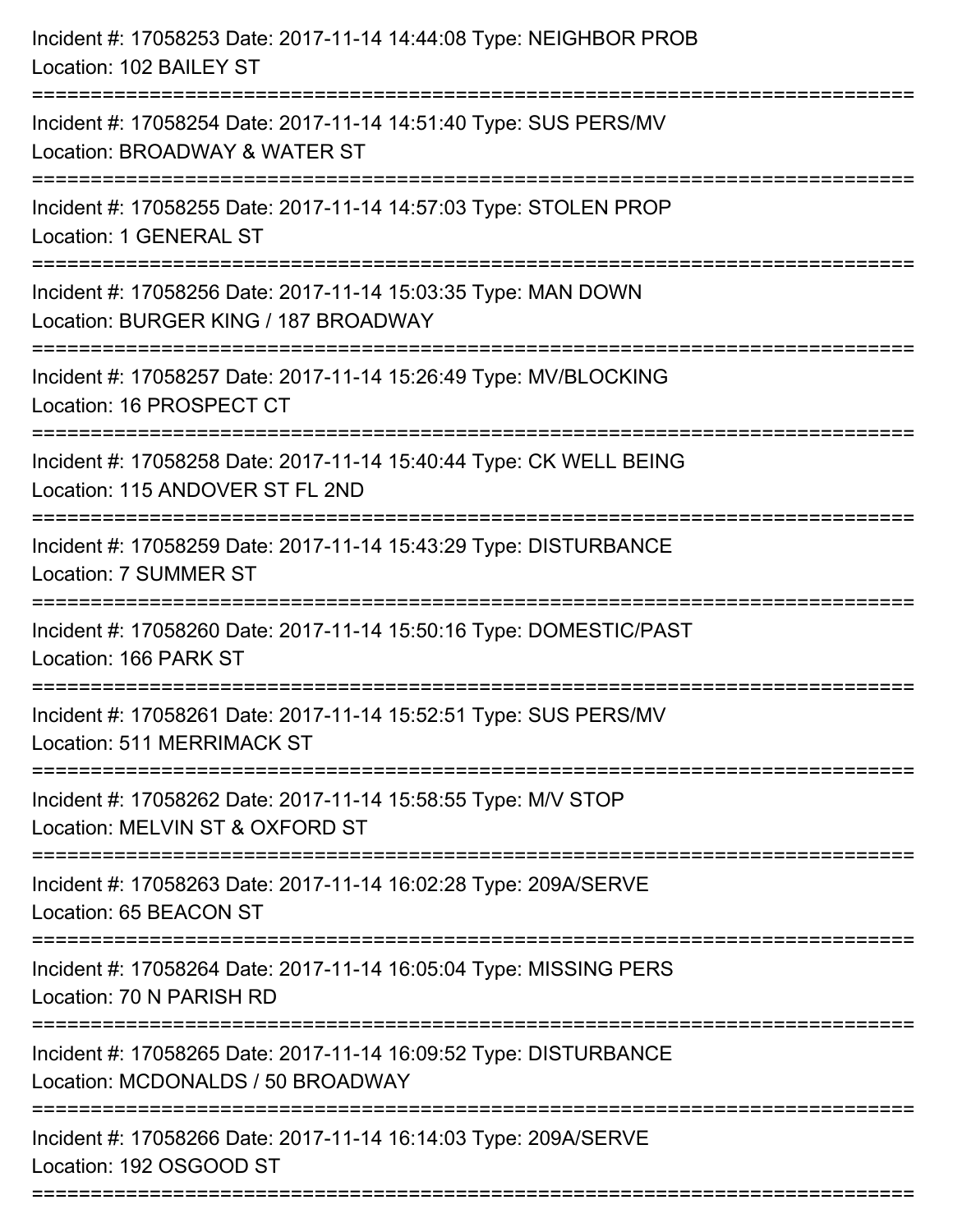| Location: BRADFORD ST & HAMPSHIRE ST                                                                                                                    |
|---------------------------------------------------------------------------------------------------------------------------------------------------------|
| Incident #: 17058268 Date: 2017-11-14 16:29:18 Type: 209A/SERVE<br>Location: 2 MUSEUM SQ #802                                                           |
| Incident #: 17058269 Date: 2017-11-14 16:31:34 Type: MEDIC SUPPORT<br>Location: 8 BEACON ST                                                             |
| Incident #: 17058270 Date: 2017-11-14 16:37:27 Type: AUTO ACC/UNK PI<br>Location: CHICKERING ST & WINTHROP AV<br>;===================================== |
| Incident #: 17058271 Date: 2017-11-14 16:40:22 Type: UNWANTEDGUEST<br>Location: MCDONALDS / 50 BROADWAY                                                 |
| Incident #: 17058272 Date: 2017-11-14 16:41:19 Type: MISSING PERS<br>Location: 102 WALNUT ST #1 FL 1                                                    |
| Incident #: 17058273 Date: 2017-11-14 16:43:32 Type: DRUG OVERDOSE<br>Location: 33 DOYLE ST                                                             |
| Incident #: 17058274 Date: 2017-11-14 16:44:49 Type: 209A/SERVE<br>Location: 116B MARSTON ST                                                            |
| Incident #: 17058275 Date: 2017-11-14 16:46:04 Type: 209A/SERVE<br>Location: 118 MARSTON ST                                                             |
| Incident #: 17058276 Date: 2017-11-14 16:46:44 Type: 911 HANG UP<br>Location: 57 BASSWOOD ST                                                            |
| Incident #: 17058277 Date: 2017-11-14 16:49:02 Type: SEX OFFENDER<br>Location: 32 LAWRENCE ST                                                           |
| Incident #: 17058279 Date: 2017-11-14 16:50:28 Type: CK WELL BEING<br>Location: 90 LOWELL ST                                                            |
| Incident #: 17058278 Date: 2017-11-14 16:53:37 Type: 209A/SERVE<br>Location: 420 HIGH ST                                                                |
| Incident #: 17058280 Date: 2017-11-14 17:05:10 Type: 209A/SERVE<br>Location: PAULINO / 353 JACKSON ST                                                   |
|                                                                                                                                                         |

Incident #: 17058281 Date: 2017 11 14 17:06:04 Type: MEDIC SUPPORT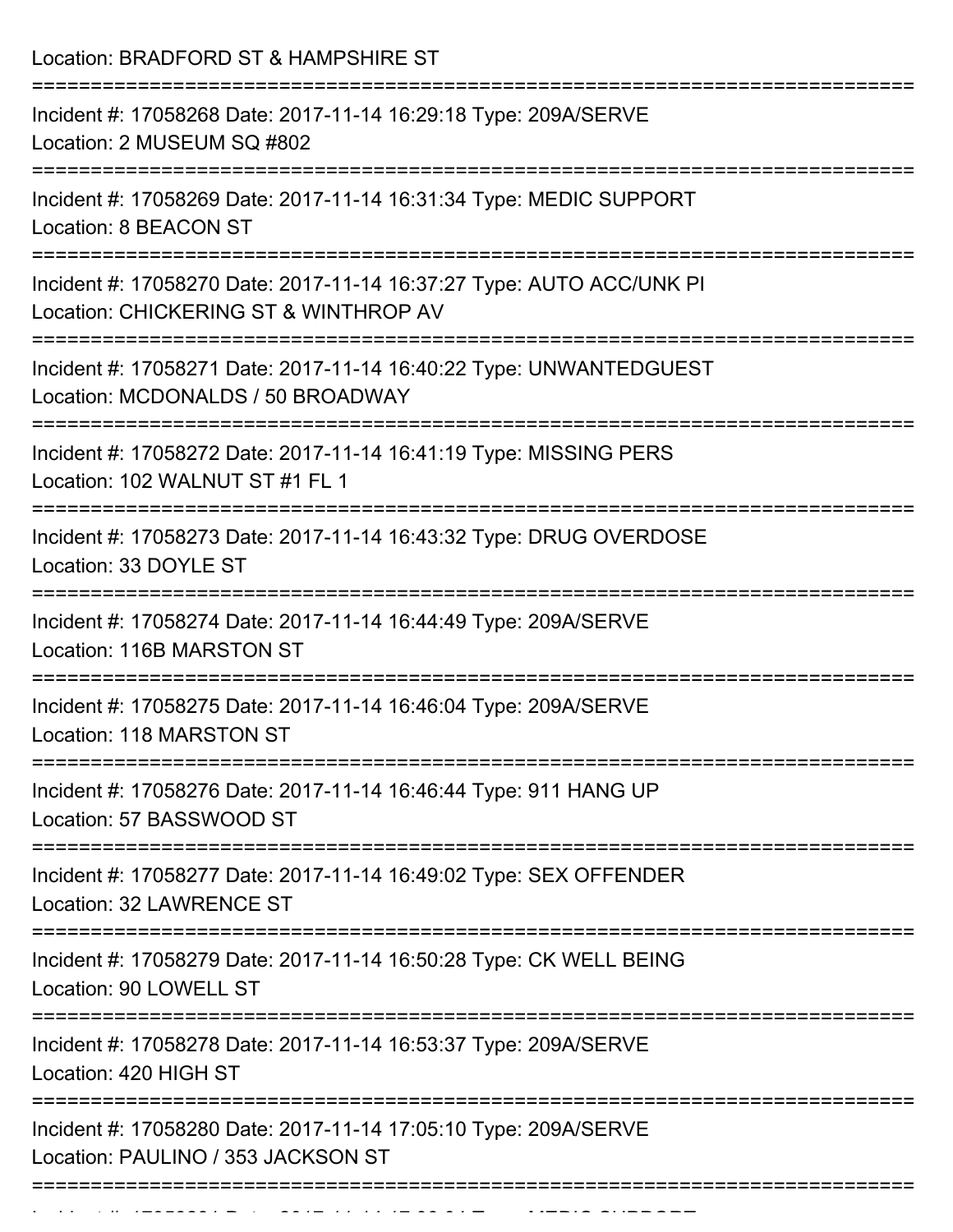Location: 380 ELM ST #17

| Incident #: 17058282 Date: 2017-11-14 17:13:54 Type: 209A/SERVE<br>Location: FALCON / 1 OAK ST                           |
|--------------------------------------------------------------------------------------------------------------------------|
| Incident #: 17058283 Date: 2017-11-14 17:29:55 Type: GENERAL SERV<br>Location: 47 TREMONT ST FL 3                        |
| Incident #: 17058284 Date: 2017-11-14 17:31:07 Type: HIT & RUN M/V<br>Location: MARSTON ST & LOWER DECK ONRAMP           |
| Incident #: 17058285 Date: 2017-11-14 17:44:57 Type: M/V STOP<br>Location: MERRIMACK ST & S BROADWAY                     |
| Incident #: 17058286 Date: 2017-11-14 17:53:15 Type: DISABLED MV<br>Location: MONMOUTH ST & PARK ST                      |
| Incident #: 17058287 Date: 2017-11-14 18:01:25 Type: B&E/PAST<br>Location: WALK IN, WALK IN / BOXFORD ST                 |
| Incident #: 17058288 Date: 2017-11-14 18:07:41 Type: M/V STOP<br>Location: 700 ESSEX ST                                  |
| Incident #: 17058289 Date: 2017-11-14 18:13:35 Type: DOMESTIC/PROG<br>Location: 70 CAMBRIDGE ST                          |
| Incident #: 17058290 Date: 2017-11-14 18:14:54 Type: FIGHT<br>Location: 2 MUSEUM SQ #402                                 |
| -----------<br>Incident #: 17058291 Date: 2017-11-14 18:15:01 Type: ALARM/BURG<br>Location: LEONARD SCHOOL / 60 ALLEN ST |
| Incident #: 17058292 Date: 2017-11-14 18:22:32 Type: INVESTIGATION<br>Location: BUNKERHILL ST & LAWRENCE ST              |
| Incident #: 17058293 Date: 2017-11-14 18:34:32 Type: GENERAL SERV<br>Location: DUNKIN DONUTS / 608 S UNION ST            |
| Incident #: 17058295 Date: 2017-11-14 18:35:17 Type: DISTURBANCE<br>Location: 111 LEXINGTON ST                           |
|                                                                                                                          |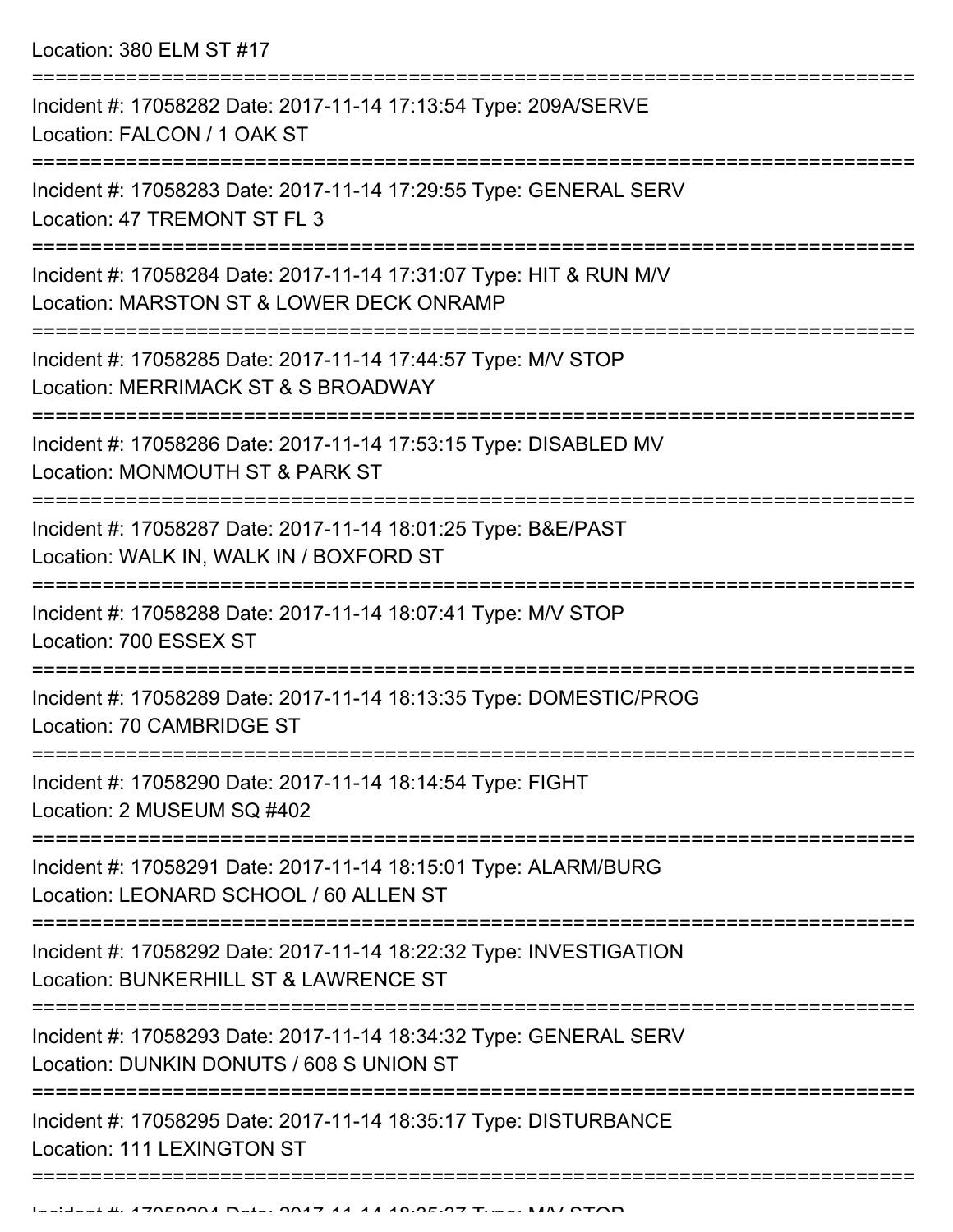| Location: WALGREENS / 220 S BROADWAY                                                                                  |
|-----------------------------------------------------------------------------------------------------------------------|
| Incident #: 17058296 Date: 2017-11-14 18:36:56 Type: AUTO ACC/NO PI<br>Location: FALLS BRIDGE / 0 BROADWAY            |
| Incident #: 17058297 Date: 2017-11-14 18:48:18 Type: SUICIDE ATTEMPT<br>Location: 134 WILLOW ST FL 3                  |
| Incident #: 17058298 Date: 2017-11-14 19:37:01 Type: NEIGHBOR PROB<br>Location: 10 KENWOOD PL                         |
| Incident #: 17058299 Date: 2017-11-14 19:40:30 Type: SHOTS FIRED<br>Location: MELVIN ST & WINTER ST                   |
| Incident #: 17058300 Date: 2017-11-14 19:43:36 Type: ALARM/BURG<br>Location: GISELLA FERNANDEZ RESIDENCE / 49 DANA ST |
| Incident #: 17058301 Date: 2017-11-14 19:54:50 Type: DOMESTIC/PROG<br>Location: 170 PARK ST #3                        |
| Incident #: 17058302 Date: 2017-11-14 19:59:34 Type: MEDIC SUPPORT<br>Location: 1 MILL ST                             |
| Incident #: 17058303 Date: 2017-11-14 20:18:12 Type: GENERAL SERV<br>Location: SENIOR CENTER / HAVERHILL ST           |
| Incident #: 17058304 Date: 2017-11-14 20:28:40 Type: KEEP PEACE<br>Location: 119 TRENTON ST                           |
| Incident #: 17058305 Date: 2017-11-14 20:33:21 Type: WARRANT SERVE<br>Location: HAMPSHIRE ST & LAWRENCE ST            |
| Incident #: 17058306 Date: 2017-11-14 20:49:59 Type: HIT & RUN M/V<br>Location: 2 MAY ST                              |
| Incident #: 17058308 Date: 2017-11-14 20:50:21 Type: CK WELL BEING<br>Location: 290 WATER ST                          |
| Incident #: 17058307 Date: 2017-11-14 20:57:17 Type: DOMESTIC/PROG<br>Location: 16 WENDELL ST FL 3L                   |
| Incident #: 17058309 Date: 2017-11-14 20:58:10 Type: SHOTS FIRED                                                      |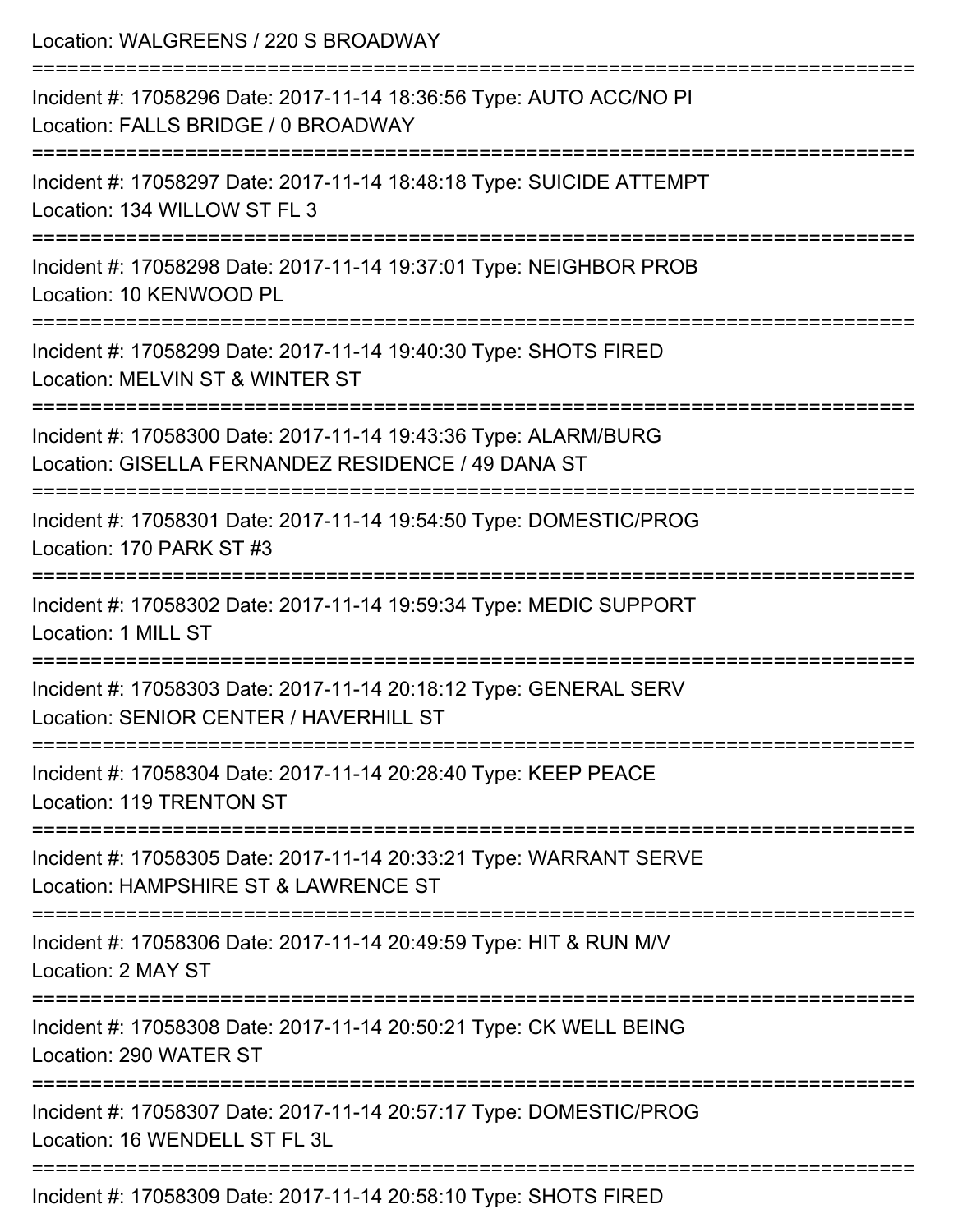| Incident #: 17058310 Date: 2017-11-14 21:33:42 Type: DOMESTIC/PROG<br>Location: 163 UNION ST FL 1                           |
|-----------------------------------------------------------------------------------------------------------------------------|
| Incident #: 17058311 Date: 2017-11-14 21:54:30 Type: B&E/PROG<br>Location: 58 STEINER ST                                    |
| Incident #: 17058312 Date: 2017-11-14 22:08:36 Type: SUS PERS/MV<br>Location: S BROADWAY & SALEM ST                         |
| Incident #: 17058313 Date: 2017-11-14 22:18:30 Type: MEDIC SUPPORT<br>Location: CUMBERLAND FARM / 320 S BROADWAY            |
| Incident #: 17058314 Date: 2017-11-14 22:32:56 Type: LOUD NOISE<br>Location: 17 PROVIDENCE ST                               |
| Incident #: 17058315 Date: 2017-11-14 22:36:27 Type: MAN DOWN<br>Location: 300 PARK ST                                      |
| Incident #: 17058316 Date: 2017-11-14 23:02:58 Type: DISTURBANCE<br>Location: 50 ISLAND ST #303 FL 3                        |
| Incident #: 17058317 Date: 2017-11-14 23:22:47 Type: MAN DOWN<br>Location: CHESTER ST & STATE ST                            |
| ===============<br>Incident #: 17058318 Date: 2017-11-14 23:41:30 Type: M/V STOP<br>Location: 190 COMMON ST<br>------------ |
| Incident #: 17058319 Date: 2017-11-14 23:42:40 Type: M/V STOP<br>Location: HAMPSHIRE ST & VALLEY ST                         |
| Incident #: 17058320 Date: 2017-11-14 23:45:26 Type: M/V STOP<br>Location: BROADWAY & HAVERHILL ST                          |
| Incident #: 17058321 Date: 2017-11-14 23:49:47 Type: M/V STOP<br>Location: BLAKELIN ST & MANCHESTER ST                      |
| Incident #: 17058322 Date: 2017-11-14 23:51:03 Type: M/V STOP<br>Location: METHUEN ST & MILL ST                             |
| Incident #: 17058323 Date: 2017-11-14 23:55:03 Type: M/V STOP                                                               |